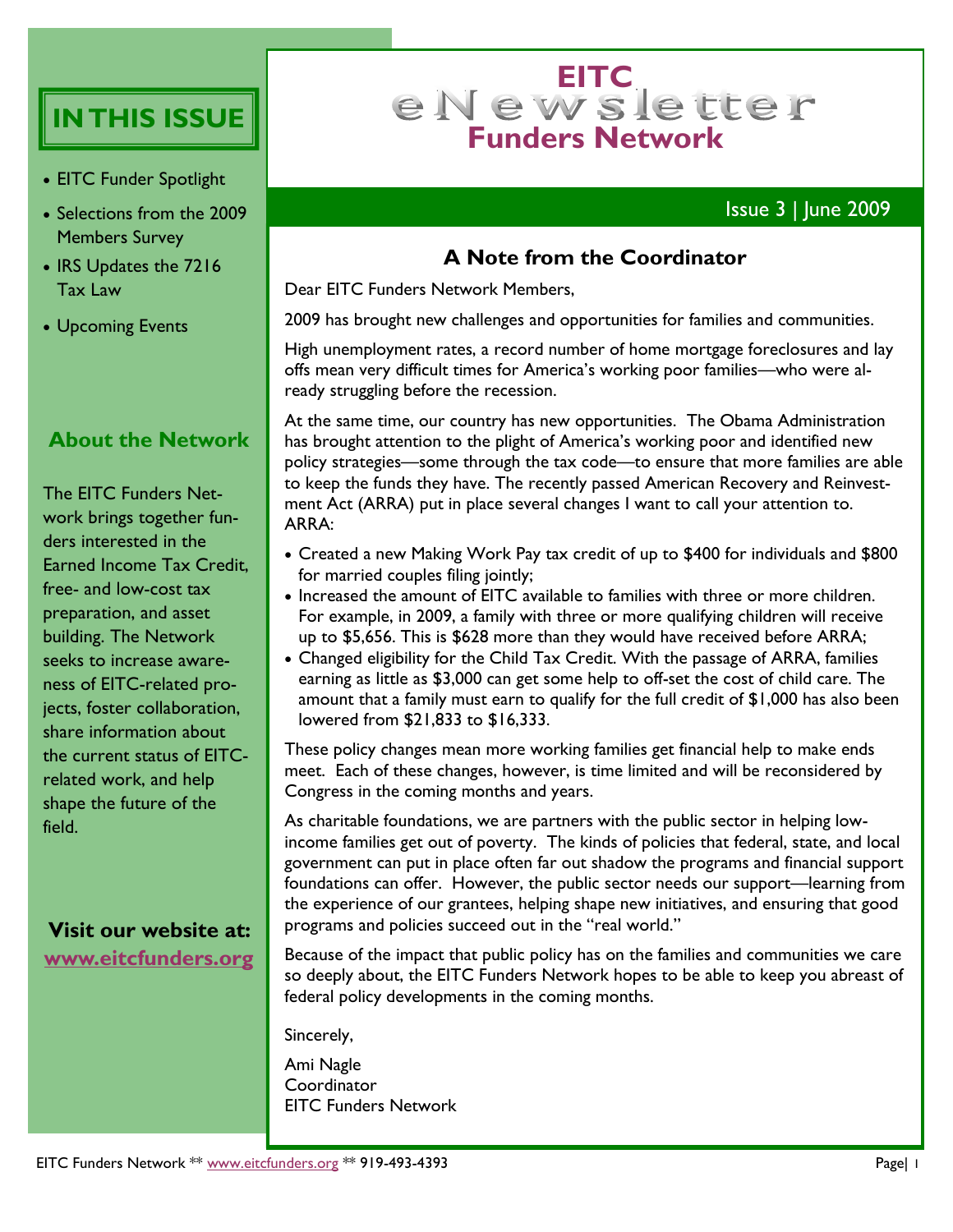# Issue 3 | June 2009

# **Upcoming Events**

#### **June 30th , 2009**—

*State EITC Policy Webinar*: This webinar will bring together a panel of national experts and field representatives to discuss the current trajectories of state level EITC programs. This webinar will provide an opportunity to discuss the status of current state EITCs as well as potential new state EITCs. For more detail click [here.](http://www.eitcfunders.org/upcoming.html)

#### **Summer, 2009**—

*Federal Policy Webinar:* This webinar will focus on a variety federal tax credits for low- income working people, including: Federal EITC, Child Tax Credit, Making Work Pay Tax Credit, and Education Tax Credit.

# **SAVE THE DATE!!!**

#### **August 30th, 2009**—

From 12pm- 5pm, the EITC Funders Network will be holding a luncheon and meeting in San Antonio. Come and learn about EITC and other tax-based economic opportunities. To reserve your seats now contact [Ami Nagle.](mailto:info@eitcfunders.org)



# **EITC Funder Spotlight The W.K. Kellogg Foundation**

Paula Sammons, Program Associate

Email: [prs@wkkf.org](mailto:prs@wkkf.org)

#### *Why does the W K Kellogg Foundation support EITC-related work?*

EITC-related work fits nicely into The W. K. Kellogg Foundation's larger mission of impacting the lives of vulnerable families and children. In 2007, Kellogg adopted a new strategic framework with the mission of supporting children, families and communities as they strengthen and create conditions that propel vulnerable children to achieve success as individuals and as contributors to the larger community and society. As a part of this new strategy, Family Economic Security (FES) has emerged as a distinct area of work for us. Kellogg recognizes that the primary needs of families must be addressed before you can effectively improve the lives of children. The goal of our FES work is to build economic security for vulnerable children and their families through sustained income generation and asset accumulation. The fiscal health of families is critical to nurture and increase sustainable well-being for children so they can succeed in school and in life. EITC-related work really makes strategic sense for us because it has a more than 30-year proven track record of reducing poverty – especially child poverty. It is what we consider a low-risk and high-return on investment tool for achieving our goals: healthy kids, educated kids, and secure families. W. K. Kellogg said, "I want to help those with little or no income face the future with confidence, with health and with a strong-rooted security in their trust of this country and its institutions." Through supporting EITC programs, the Kellogg Foundation is better able to pursue the goals of its founder.

#### *What kind of EITC-related work does Kellogg support?*

The Kellogg Foundation has a long history of engagement with EITC-related programs. In the past, our primary EITC focus has been rural areas. EITC and VITA were some of the primary tools we used in our rural work linked to economic development and poverty reduction. While our focus was rural, we were able to shape national and state policy agendas for EITC work. When we first began in a rural network in Montana, the grantee demonstrated that for every dollar we invested in EITC programs, \$23 was generated and returned to communities. Over time, as the project has scaled, this ratio grew to \$45 per dollar invested. EITC work was also a component of some of our Mid-South Delta initiative work. Kellogg funded this initiative from 1997-2005 and we invested around \$65 million in related programs. This initiative sought to reshape the future of 55 counties and parishes along the Mississippi River in Arkansas, Louisiana and Mississippi. We helped generate policy that increased fairness, investments, and opportunities in this region. More recently, the State Fiscal Analysis Initiative has been effective for advancing campaigns to build up state EITC programs. Currently, Kellogg is funding grant work at the Center for Economic Progress to help provide greater access to tax programs, including EITC. We are also supporting the Historically Black Colleges and Universities network around VITA and EITC, and financial literacy towards asset building. This past fiscal year, Kellogg invested close to \$1 million in EITC programs.

#### *Why support Historically Black Colleges and Universities and EITC work?*

WKKF has worked with minority serving institutions of higher education on a number of issues relating to children, families, and communities. Kellogg has a strong focus on racial equity and family economic security. Working with Historically Black Colleges and Universities (HBCUs) helps us address both of these goals. In 2008, there was a meeting of a number of HBCUs around VITA

*(Continued on page 4)*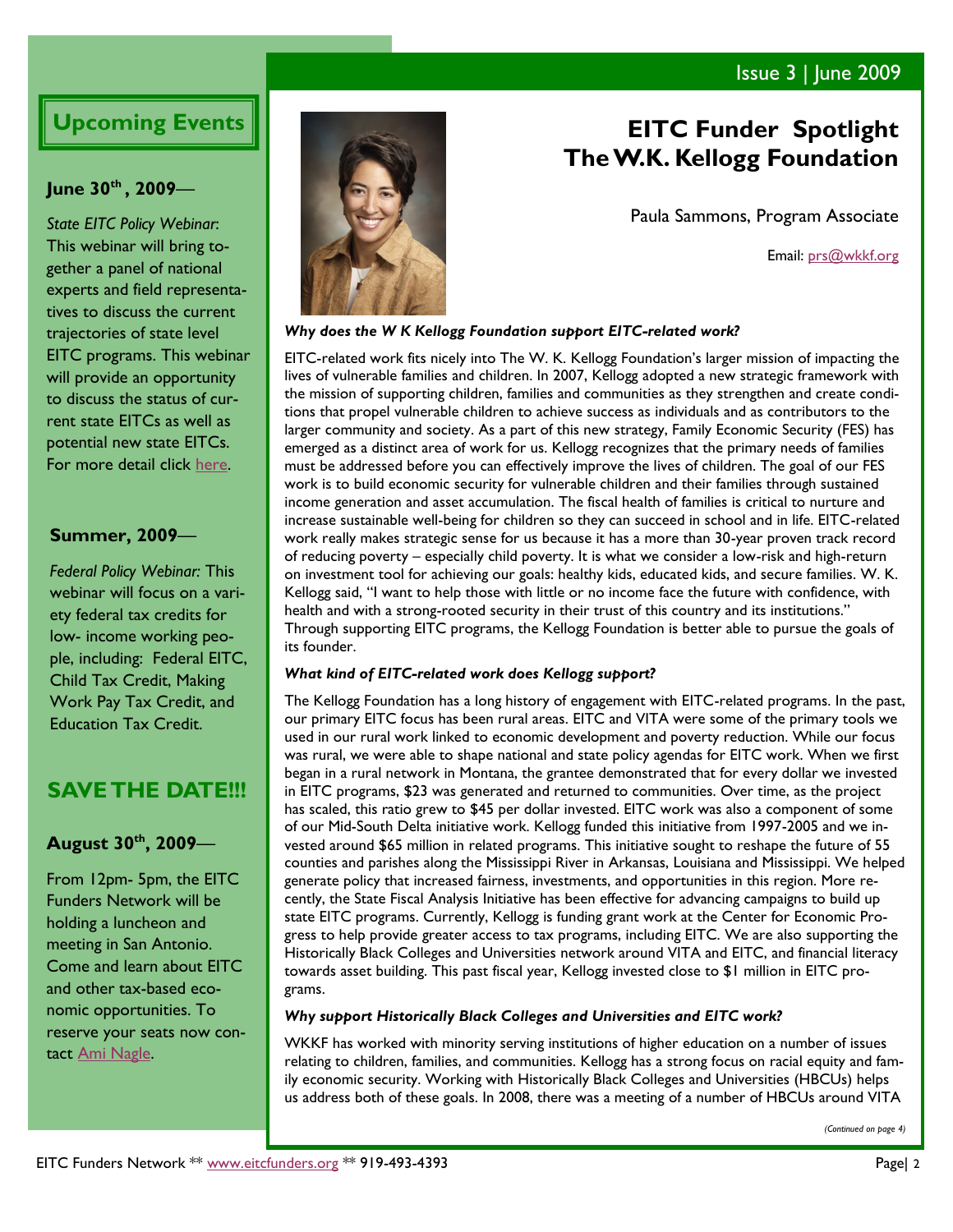# **Important Info:**

#### **EITC BLOG:**

In April 2009, [The Hatcher](http://www.thehatchergroup.com/)  [Group](http://www.thehatchergroup.com/) launched the EITC Blog. This Blog provides an "interactive forum for advocates, policymakers, business leaders, researchers and journalists" concerned with local and federal EITC. The blog provides up-to-date information on EITC programs, includes feeds to EITC related news articles and offers a forum for interactive feedback. The blog is available through this [link.](http://www.eitcblog.org/home/)

#### **NCTC National Meeting:**

The National Community Tax Coalition will be holding its 2009 annual meeting in San Antonio August 31<sup>st</sup> - September 1<sup>st</sup>. This meeting provides training in free tax preparation, a forum for linking taxpayers to asset building and worksupported benefit services and opportunities to network with other leaders in the free tax preparation community. For more information follow this [link.](http://www.tax-coalition.org/aug2009index.cfm)

#### **Community Foundations Work:**

The EITC Funders Network is launching a multi-year focus on community foundations. If you are interested in learning more about this effort, please contact [Ami Nagle.](mailto:info@eitcfunders.org)

# **Findings from the EITC Funders Network Survey**

In 2009, the EITC Funders Network conducted a survey to gather information on the types of organizations that belong to the Network, the general level of member satisfaction, what services members like and dislike and how members would like the Network to change in the future. This article provides an overview of key findings. A full report is available online through this [link](http://www.eitcfunders.org/documents/EITCSurveyReportv2.pdf)**.** 

### **Member Organizations**

- 28% of the organization that responded were community foundations and 24% were regional foundations.
- 83% of the organizations that responded provided EITC outreach.
- 69.5% provide local grants to organizations and 73.9% provide grants at the regional level.
- 28% of network members provided less than \$10,000 in grants in 2008 and 24% provided grants from \$100,000-\$499,999.
- 52% of member organizations have been part of the Network from one to four years

### **EITC Network Satisfaction**

- Network members reported conference calls, in-person meetings, and website/information exchange were the most useful activities provided by the Network.
- 52% of respondents reported that they were "satisfied" with the topics of conference calls and meetings.
- Member organizations reported that (1) building social networking opportunities, (2) participating in communications and meetings, and (3) a staying abreast of current events and policy information are the three most valuable aspects of membership in the Network

#### **Comments from Network Members**

- "I wish I could attend more of the in-person meetings! Great information & I got so much out of the meeting I attended in North Carolina."
- "Updates on policy and information via conference calls, events, & communication are great."
- "Current and proposed action at the federal level."
- "I appreciated networking opportunities both virtual and in-person."
- "Sharing of knowledge in this field and new innovations discussed."

Thanks to all who responded to this survey. We value your input!